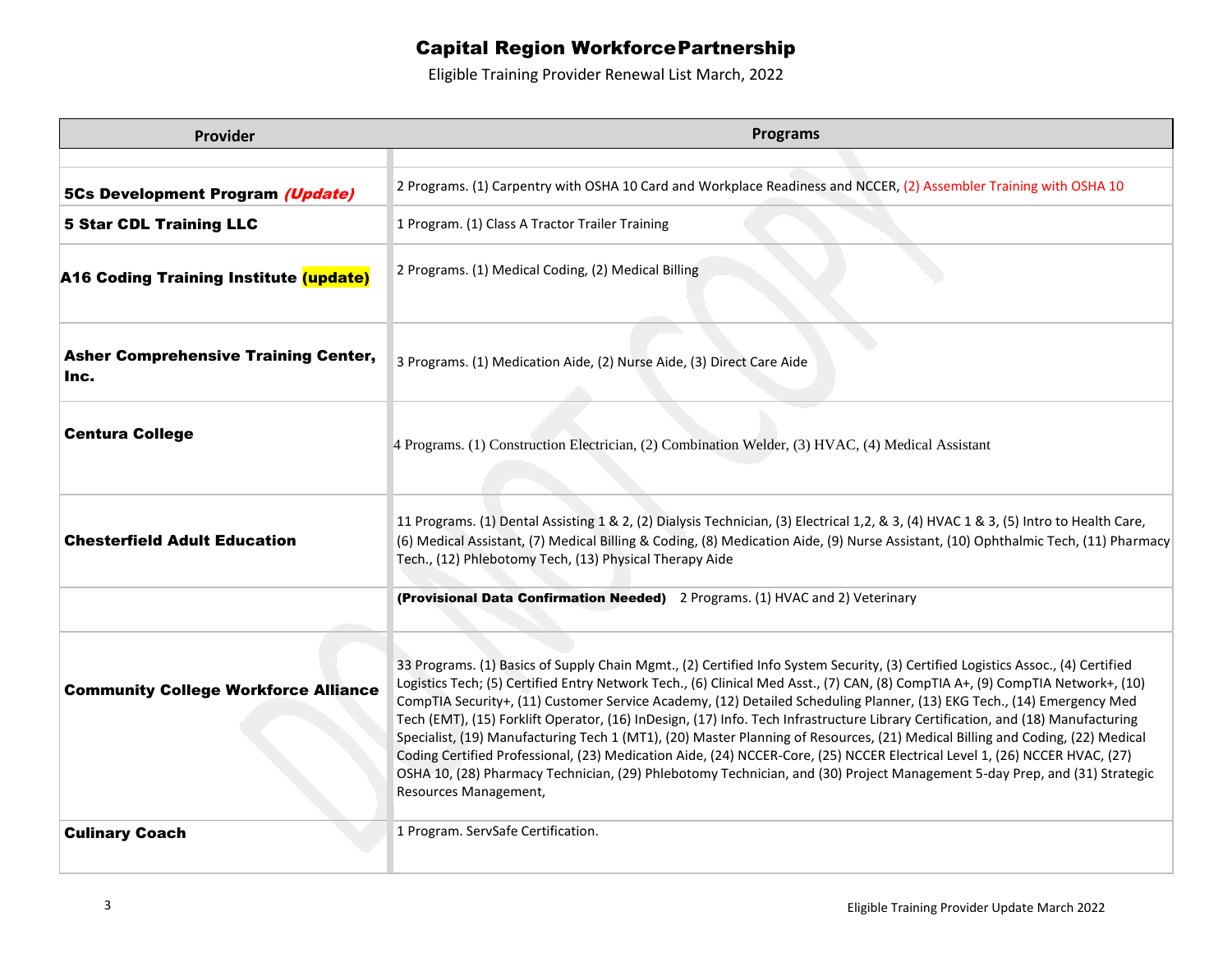## Capital Region WorkforcePartnership

Eligible Training Provider Renewal List March, 2022

| Liigibie Training Frovider Keriewar List March, 2022       |                                                                                                                                                                                                                                                                                                                                                                                                                                |
|------------------------------------------------------------|--------------------------------------------------------------------------------------------------------------------------------------------------------------------------------------------------------------------------------------------------------------------------------------------------------------------------------------------------------------------------------------------------------------------------------|
| <b>CW Consulting Group LLC</b>                             | 1 Program. NCCER Core & Skilled Trades Training Program; Carpentry, Electrical, HVAC, Plumbing and Logistics.                                                                                                                                                                                                                                                                                                                  |
| <b>Dream Academy, Inc.</b>                                 | 3 Programs. (1) Pharmacy Technician, (2) Medical Billing & Coding, (3) Phlebotomy with EDG                                                                                                                                                                                                                                                                                                                                     |
| ECPI                                                       | 5 Programs (1) Cyber defense and ethical hacking, (2) Digital Logic Systems, (3) Windows System Administration, (4) Linux<br>System Administration, (5) Technical Support                                                                                                                                                                                                                                                      |
| <b>Edgenuity Online</b>                                    | 1 Program. (1) Pharmacy Technician                                                                                                                                                                                                                                                                                                                                                                                             |
| <b>Environmental Training Group, LLC</b>                   | 1 Program. (1) Environmental Services Program                                                                                                                                                                                                                                                                                                                                                                                  |
| <b>Global Institute of Technology Services</b><br>(Update) | 12 Programs. (1) CompTIA Security, (2) CompTIA Network, (3) Cisco CCNA, (4) Cisco CCNA Security, (5) Cisco CCNP, (6) Oracle<br>Database Administrator, (7) Oracle Financials, (8) Microsoft Database Administrator-SQL Server, (9) ITIL V3 Foundation<br>Certificate, (10) Pharmacy Tech., (11) Project Management, (12) CompTIA A+, (13) Cloud Computing, (14) Computer and<br>Network Support Technician, (15) Cybersecurity |
| <b>Henrico County Adult Education Center</b>               | 3 Programs. (1) Licensed Practical Nursing Program, (2) Nurse Aide, (3) Pharmacy Technician                                                                                                                                                                                                                                                                                                                                    |
| J.T. Pharmacy Technician Training<br><b>Program</b>        | 1 Program. (1) Pharmacy Technician                                                                                                                                                                                                                                                                                                                                                                                             |
| Paradigm for Excellence (NEW)                              | 4 Programs. (1) Ultrasonic Test, (2) Magnetic Particle Testing, (3) Liquid Penetrant Testing, (4) Electromagnetic Testing                                                                                                                                                                                                                                                                                                      |